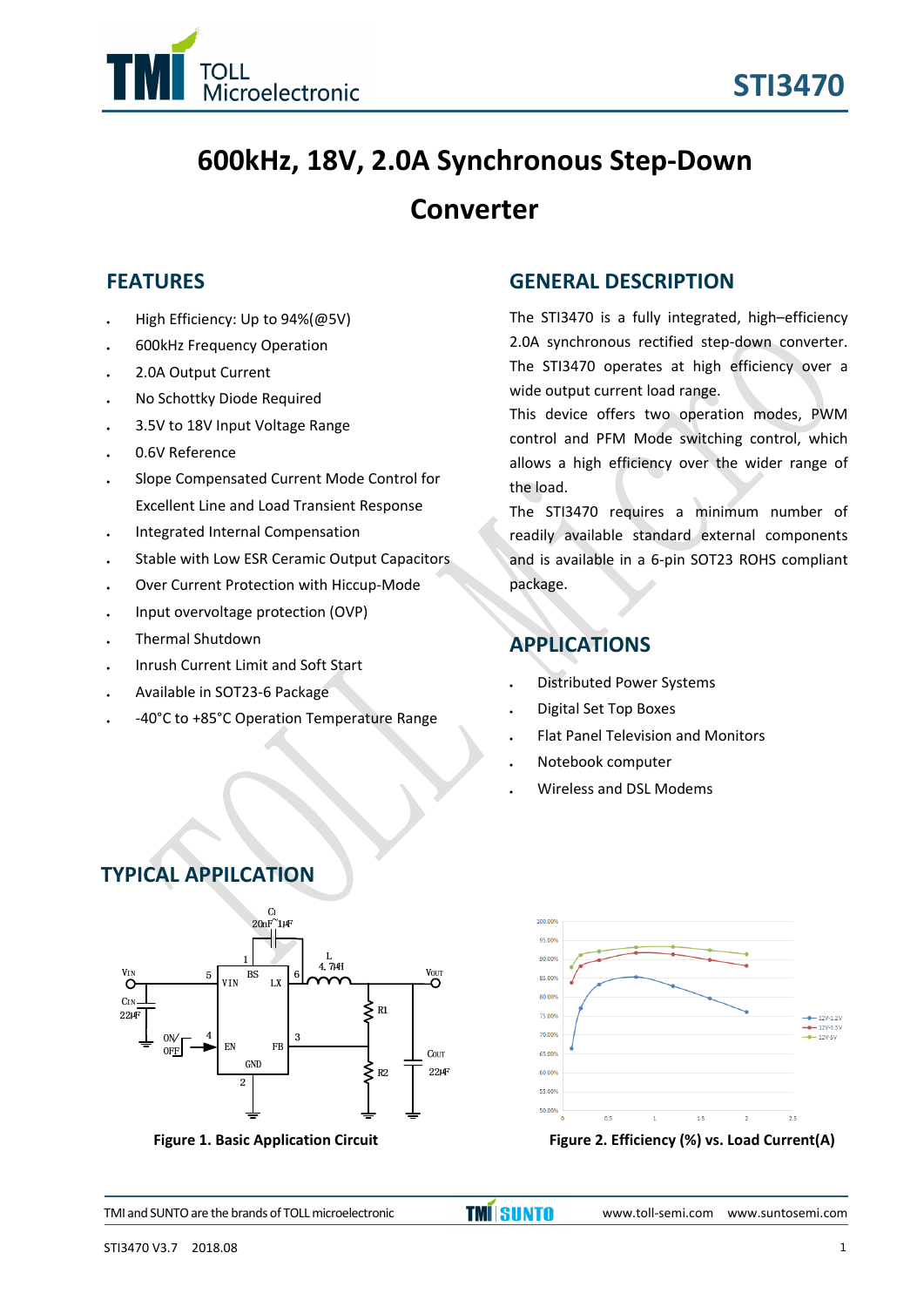

# **ABSOLUTE MAXIMUM RATINGS (Note 1)**

| Parameter                         | Value           | <b>Unit</b> |
|-----------------------------------|-----------------|-------------|
| Input Supply Voltage, EN          | $-0.3^{\sim}23$ | V           |
| LX Voltages                       | $-0.3^{\sim}23$ | V           |
| FB Voltage                        | $-0.3^{\sim}6$  | v           |
| <b>BS Voltage</b>                 | $-0.6^{\sim}25$ | V           |
| Storage Temperature Range         | $-65^{\sim}150$ | °C          |
| Junction Temperature (Note2)      | 160             | °C          |
| Power Dissipation                 | 600             | mW          |
| Lead Temperature (Soldering, 10s) | 260             | °C          |

# **PACKAGE/ORDER INFORMATION**



### **Top Mark: S47BXXX (S47B: Device Code, XXX: Inside Code)**

| <b>Part Number</b> | Package   | Top mark | <b>Quantity/Reel</b> |
|--------------------|-----------|----------|----------------------|
| STI3470            | $SOT23-6$ | S47BXXX  | 3000                 |

STI3470 devices are Pb‐free and RoHS compliant.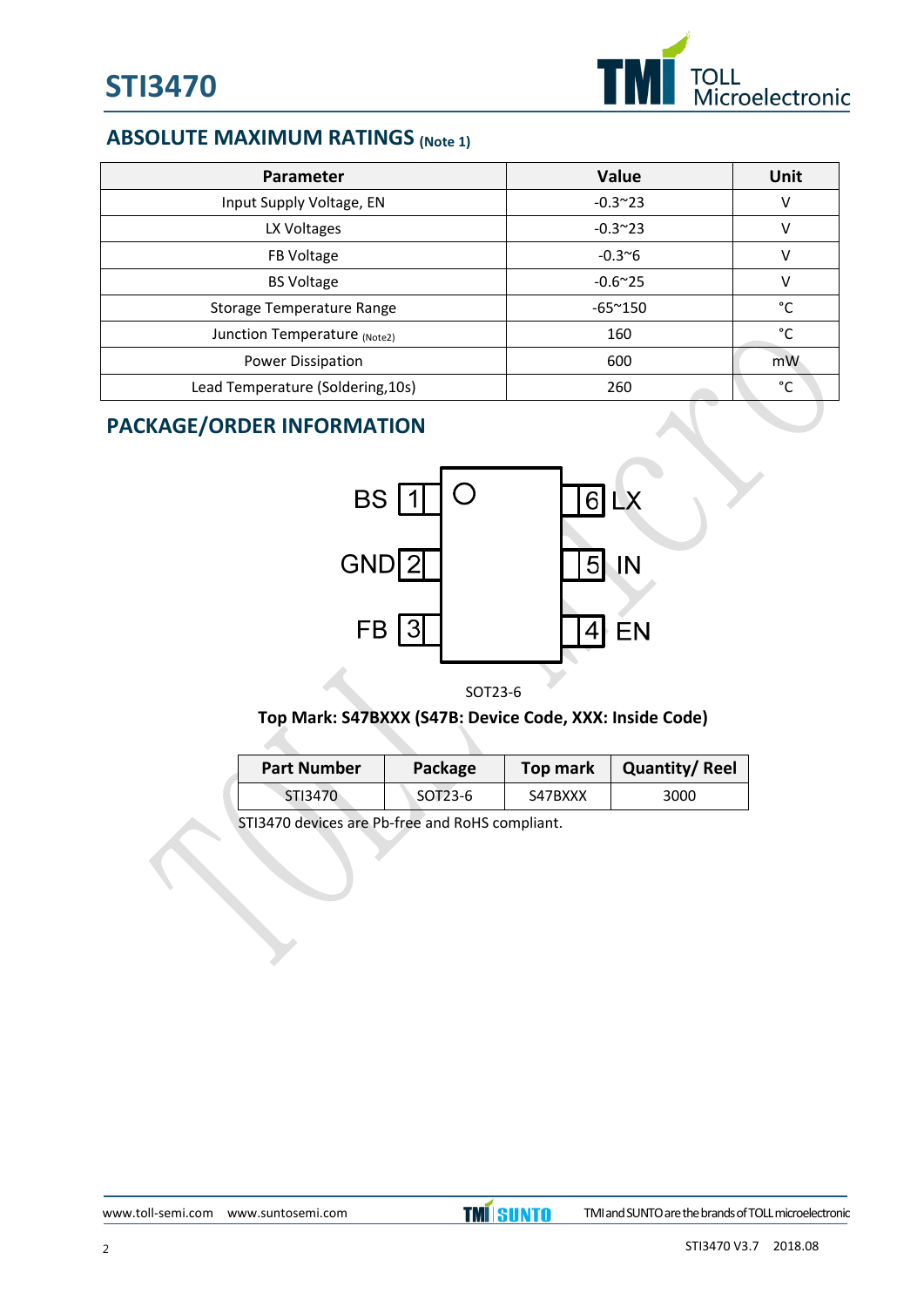

# **PIN FUNCTIONS**

| Pin | <b>Name</b> | <b>Function</b>                                                                             |
|-----|-------------|---------------------------------------------------------------------------------------------|
| 1   | <b>BS</b>   | Bootstrap. A capacitor connected between LX and BST pins is required to form a floating     |
|     |             | supply across the high-side switch driver.                                                  |
| 2   | <b>GND</b>  | Ground                                                                                      |
| 3   | <b>FB</b>   | Adjustable version feedback input. Connect FB to the center point of the external resistor  |
|     |             | divider.                                                                                    |
| 4   | EN          | Drive this pin to a logic-high to enable the IC. Drive to a logic-low to disable the IC and |
|     |             | enter micro-power shutdown mode.                                                            |
| 5   | IN          | Power supply Pin                                                                            |
| 6   | LX.         | Switching Pin                                                                               |

### **ESD RATING**

| Items | <b>Description</b>            | <b>Value</b> | Unit |
|-------|-------------------------------|--------------|------|
| V ESD | Human Body Model for all pins | ±2000        |      |

**JEDEC specification JS‐001**

# **RECOMMENDED OPERATING CONDITIONS**

| <b>Items</b>  | <b>Description</b>                   | Min | Max | Unit   |
|---------------|--------------------------------------|-----|-----|--------|
| Voltage Range | I٨                                   |     | 18  |        |
|               | Operating Junction Temperature Range | -40 | 125 | $\sim$ |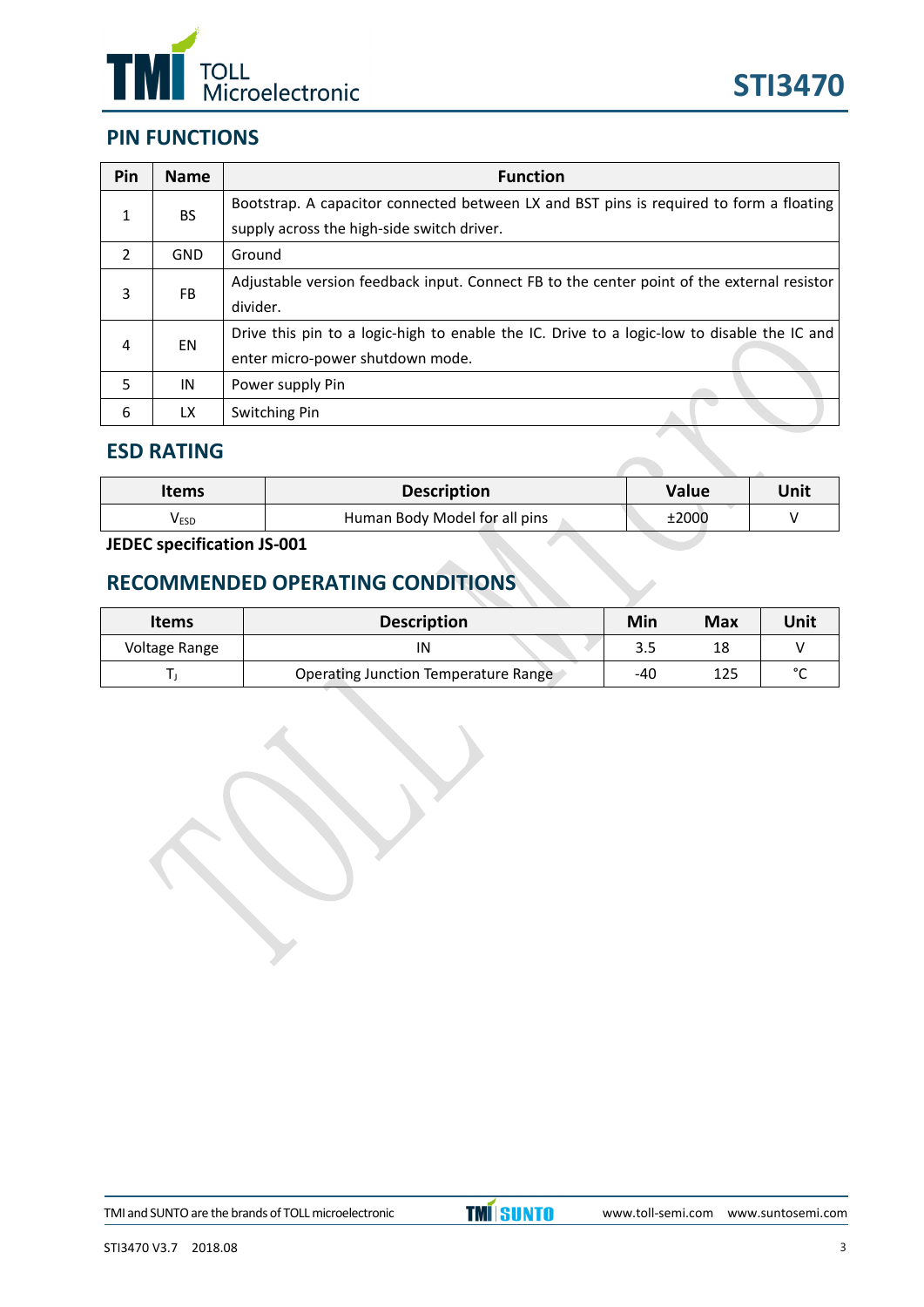

# **ELECTRICAL CHARACTERISTICS (Note 3)**

### **(VIN=12V, VOUT=5V, TA = 25°C, unless otherwise noted.)**

| <b>Parameter</b>                    | <b>Conditions</b>                                 | Min   | <b>Typ</b> | <b>Max</b> | Unit      |
|-------------------------------------|---------------------------------------------------|-------|------------|------------|-----------|
| Input Voltage Range                 |                                                   | 3.5   |            | 18         | V         |
| OVP Threshold                       |                                                   |       | 19         |            | V         |
| UVLO Threshold                      |                                                   | 3.0   |            |            | V         |
| Supply Current in Operation         | $V_{EN} = 2.0 V, V_{FB} = 1.1 V$                  |       | 0.4        | 0.6        | mA        |
| Supply Current in Shutdown          | $V_{EN}$ =0 or EN=GND                             |       | 1          |            | μA        |
| <b>Regulated Feedback Voltage</b>   | $T_A = 25^{\circ}$ C, 3.5V $\leq V_{IN} \leq 18V$ | 0.588 | 0.6        | 0.612      | V         |
| High-Side Switch On-Resistance      |                                                   |       | 120        |            | $m\Omega$ |
| Low-Side Switch On-Resistance       |                                                   |       | 80         |            | $m\Omega$ |
| High-Side Switch Leakage Current    | $V_{EN}$ =0V, V <sub>LX</sub> =0V                 |       | 0          | 10         | μA        |
| Upper Switch Current Limit          | Minimum Duty Cycle                                | 2.5   |            |            | A         |
| <b>Oscillation Frequency</b>        |                                                   |       | 600        |            | kHz       |
| Maximum Duty Cycle                  | $V_{FB} = 0.6V$                                   |       | 95         |            | %         |
| EN High Level Input Threshold       |                                                   | 1.50  |            |            | V         |
| <b>EN Low Level Input Threshold</b> |                                                   |       |            | 0.30       | V         |
| Minimum On-Time                     |                                                   |       | 60         |            | ns        |
| Thermal Shutdown                    |                                                   |       | 160        |            | °C        |

**Note 1**: Absolute Maximum Ratings are those values beyond which the life of a device may be impaired.

**Note 2**:  $T_J$  is calculated from the ambient temperature  $T_A$  and power dissipation  $P_D$  according to the following formula:  $T_J = T_A + (P_D) \times (250^{\circ}C/W)$ .

**Note 3**: 100% production test at +25°C. Specifications over the temperature range are guaranteed by design and characterization.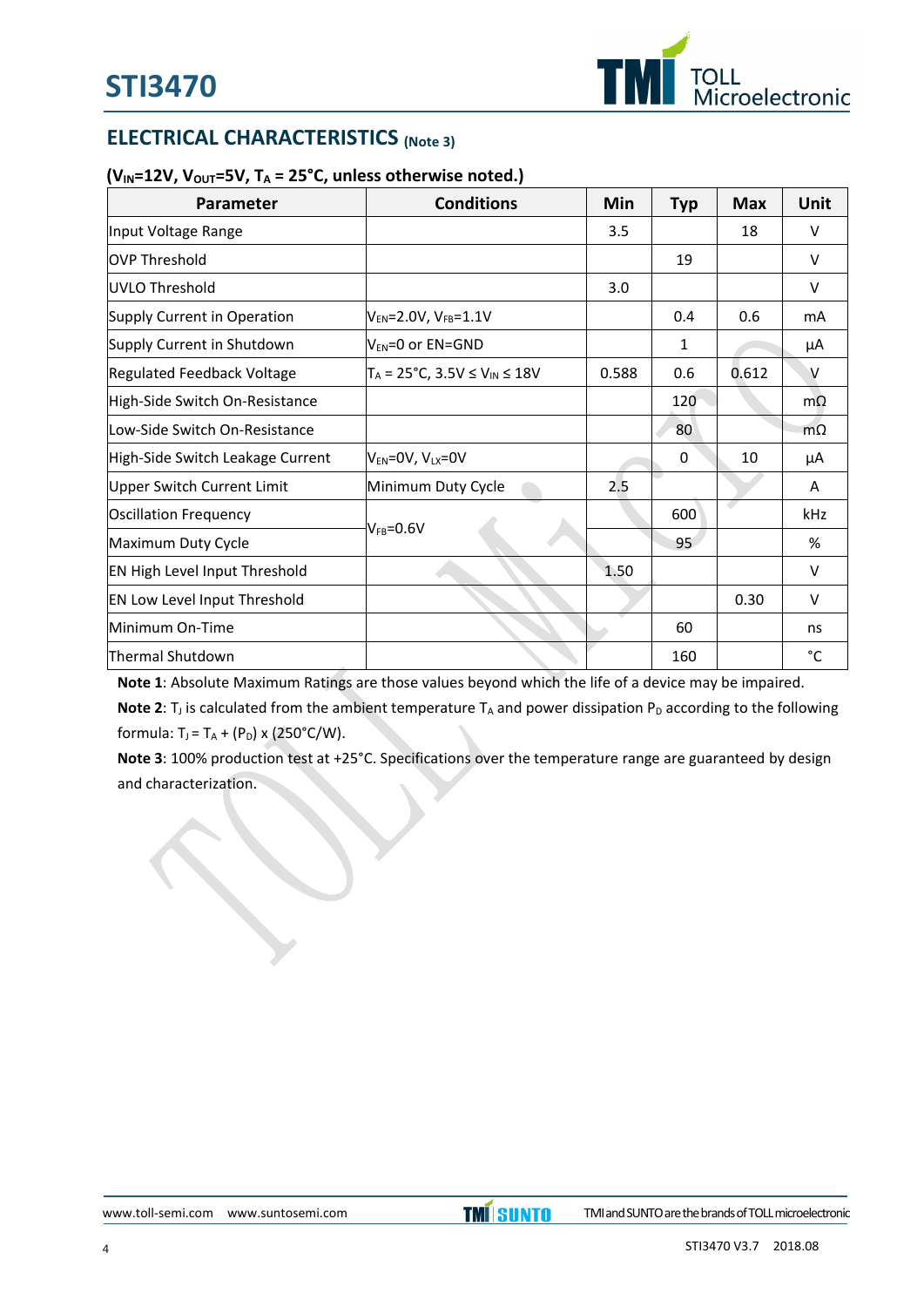

### **OPERATION**

#### **Internal Regulator**

The STI3470 is a current mode step down DC/DC converter that provides excellent transient response with no extra external compensation components. This device contains an internal, low resistance, high voltage power MOSFET, and operates at a high 600kHz operating frequency to ensure a compact, high efficiency design with excellent AC and DC performance.

#### **Error Amplifier**

The error amplifier compares the FB pin voltage with the internal FB reference ( $V_{FB}$ ) and outputs a current proportional to the difference between the two terminals. This output current is then used to charge or discharge the internal compensation network to form the COMP voltage, which is used to control the power MOSFET current. The optimized internal compensation network minimizes the external component counts and simplifies the control loop design.

#### **Internal Soft‐Start**

The soft-start is implemented to prevent the converter output voltage from overshooting during startup. When the chip starts, the internal circuitry generates a soft-start voltage (SS) ramping up from OV to 0.6V. When it is lower than the internal reference (REF), SS overrides REF so the error amplifier uses SS as the reference. When SS is higher than REF, REF regains control. The SS time is internally fixed to 1ms.

#### **Over‐Current‐Protection and Hiccup**

The STI3470 has cycle‐by‐cycle over current limit when the inductor current peak value exceeds the set current limit threshold. Meanwhile, output voltage starts to drop until FB is below the Under‐Voltage (UV) threshold, typically 30% below the reference. Once a UV is triggered, the STI3470 enters hiccup mode to periodically restart the part. This protection mode is especially useful when the output is dead‐short to ground. The average short circuit current is greatly reduced to alleviate the thermal issue and to protect the regulator. The STI3470 exits the hiccup mode once the over current condition is removed.

#### **Startup and Shutdown**

If both VIN and EN are higher than their appropriate thresholds, the chip starts. The reference block starts firstly, generating stable reference voltage and currents, and then the internal regulator is enabled. The regulator provides stable supply for the remaining circuitries. Three events can shut down the chip: EN low, VIN low and thermal shutdown. In the shutdown procedure, the signal path is first blocked to avoid any fault triggering. The COMP voltage and the internal supply rail are then pulled down. The floating driver is not subject to this shutdown command.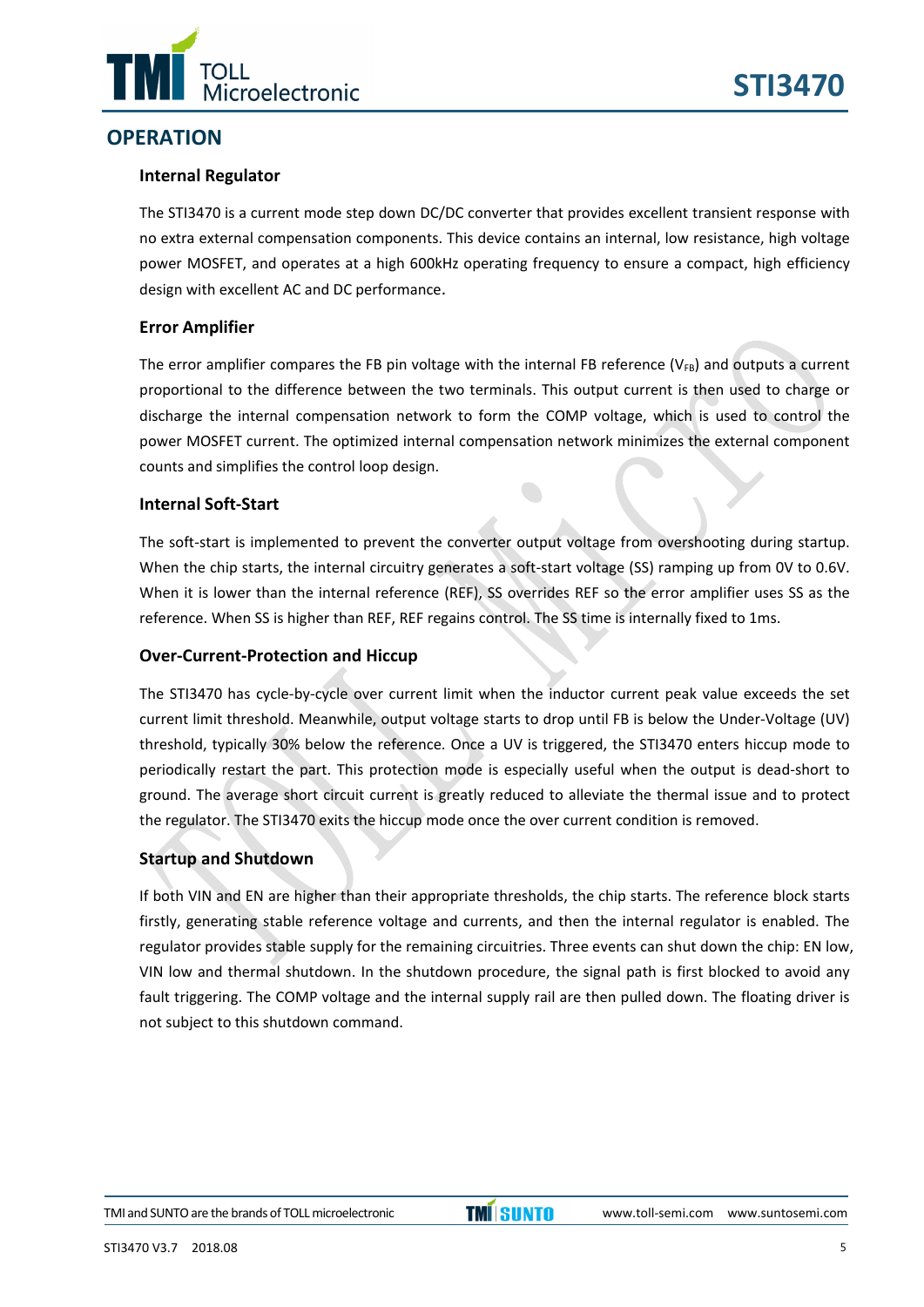



## **FUNCTIONAL BLOCK DIAGRAM**



**Figure 3. STI3470 Block Diagram**

## **FUNCTIONAL TEST**

Test condition: V<sub>in</sub>=12V, V<sub>out</sub>=3.3V;



V<sub>in</sub>=12V, V<sub>out</sub>=3.3V Load transient((0.2A-1.8A-0.2A) V<sub>in</sub>=12V, V<sub>out</sub>=3.3V Load transient((1A-2A-1A)

#### **2.Input and output voltage ripple, Iout=2A**

CH1: V<sub>IN</sub>(AC); CH2: SW; CH3: V<sub>OUT</sub>(AC); CH4: IL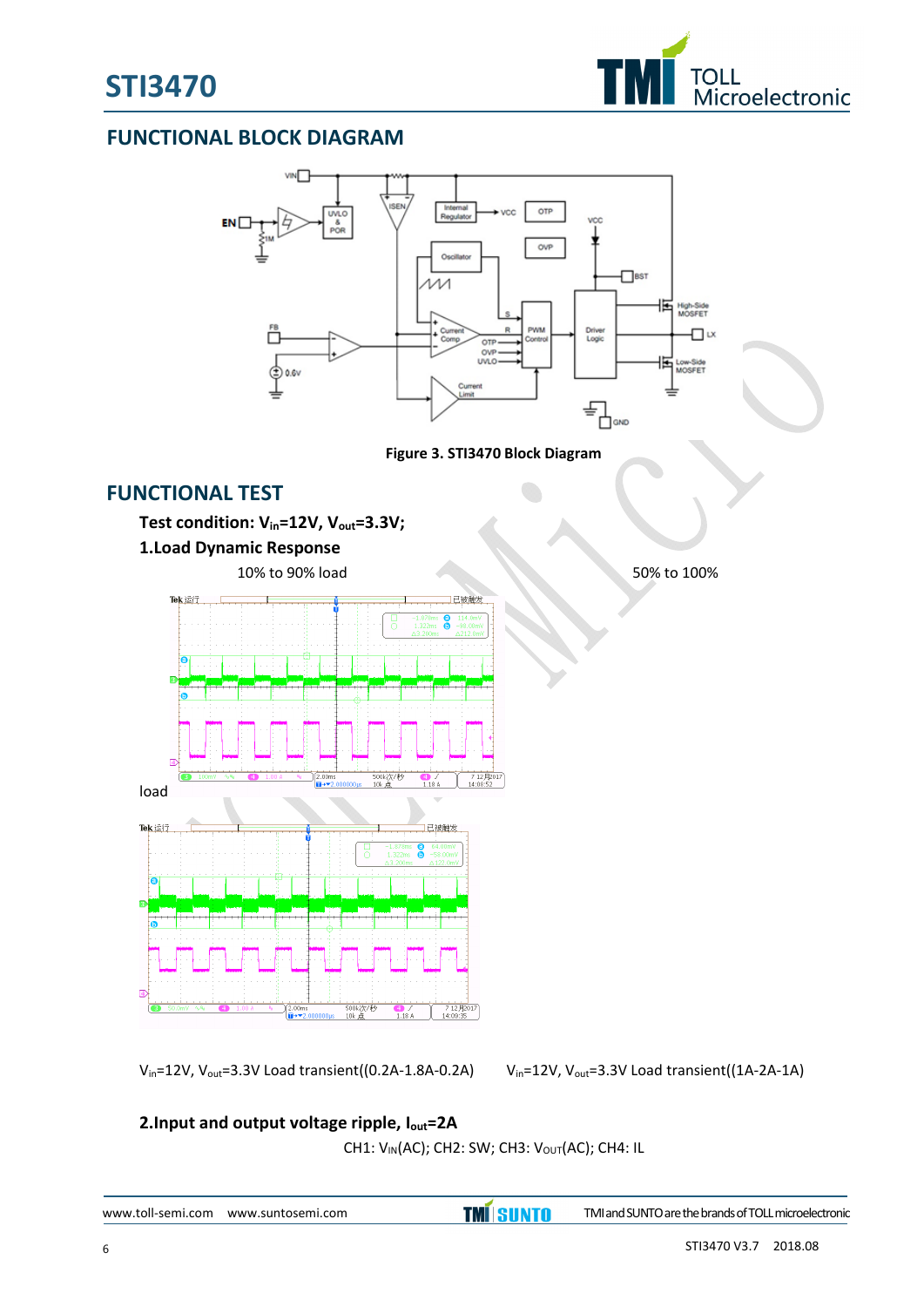

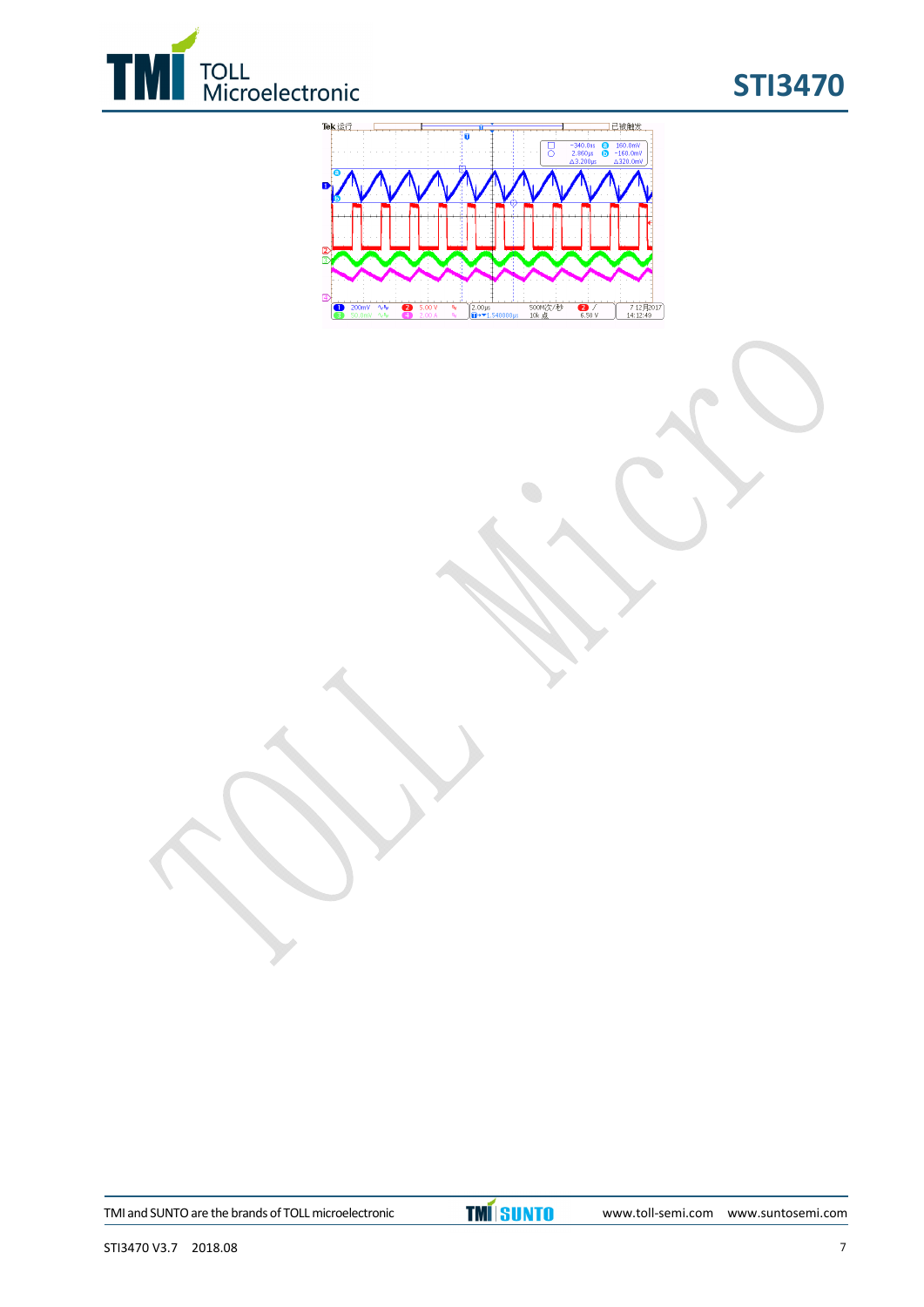





Power on, I<sub>out</sub>=2A Power off, I<sub>out</sub>=2A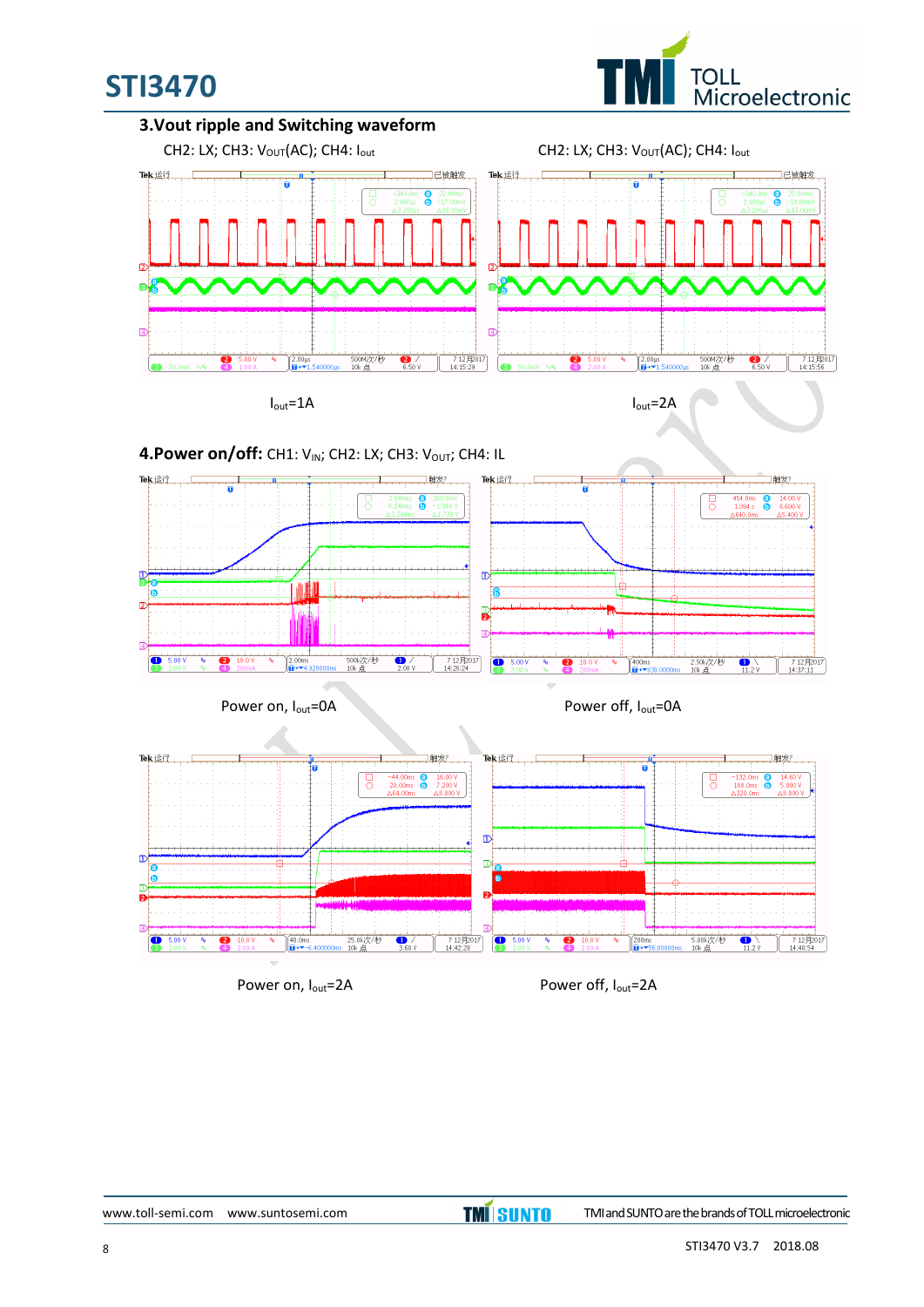

**STI3470**

**5.EN on/off:** CH1: EN; CH2: V<sub>OUT</sub>; CH3: LX; CH4: IL





### **APPLICATION INFORMATION**

### **Setting the Output Voltage**

The external resistor divider is used to set the output voltage (see Typical Application on page 1). The feedback resistor  $R_1$  also sets the feedback loop bandwidth with the internal compensation capacitor. Choose  $R_1$  to be around 51kΩ for optimal transient response.  $R_2$  is then given by:

$$
R_2 = \frac{R_1}{V_{out} / V_{FB} - 1}
$$

| Vout  | $R_1(k\Omega)$ | $R_2(k\Omega)$ |
|-------|----------------|----------------|
| 5.1V  | 51             | 6.8            |
| 3.3V  | 51             | 11.3           |
| 1.8V  | 51             | 25.5           |
| 1.55V | 51             | 33             |
| 1.25V | 51             | 47             |
| 1.20V | 51             | 51             |
| 1.05V | 33             | 47             |

#### **Inductor Selection**

A 1μH to 4.7μH inductor with a DC current rating of at least 25% percent higher than the maximum load current is recommended for most applications. For highest efficiency, the inductor DC resistance should be less than 15mΩ. For most designs, the inductance value can be derived from the following equation.

$$
L = \frac{V_{out} \times (V_{in} - V_{out})}{V_{in} \times \Delta I_L \times f_{osc}}
$$

Where ΔIL is the inductor ripple current. Choose inductor ripple current to be approximately 30% if the maximum load current, 2A. The maximum inductor peak current is:

$$
I_{L(MAX)}=I_{LOAD}~+\frac{\Delta I_L}{2}
$$

Under light load conditions below 100mA, larger inductance is recommended for improved efficiency.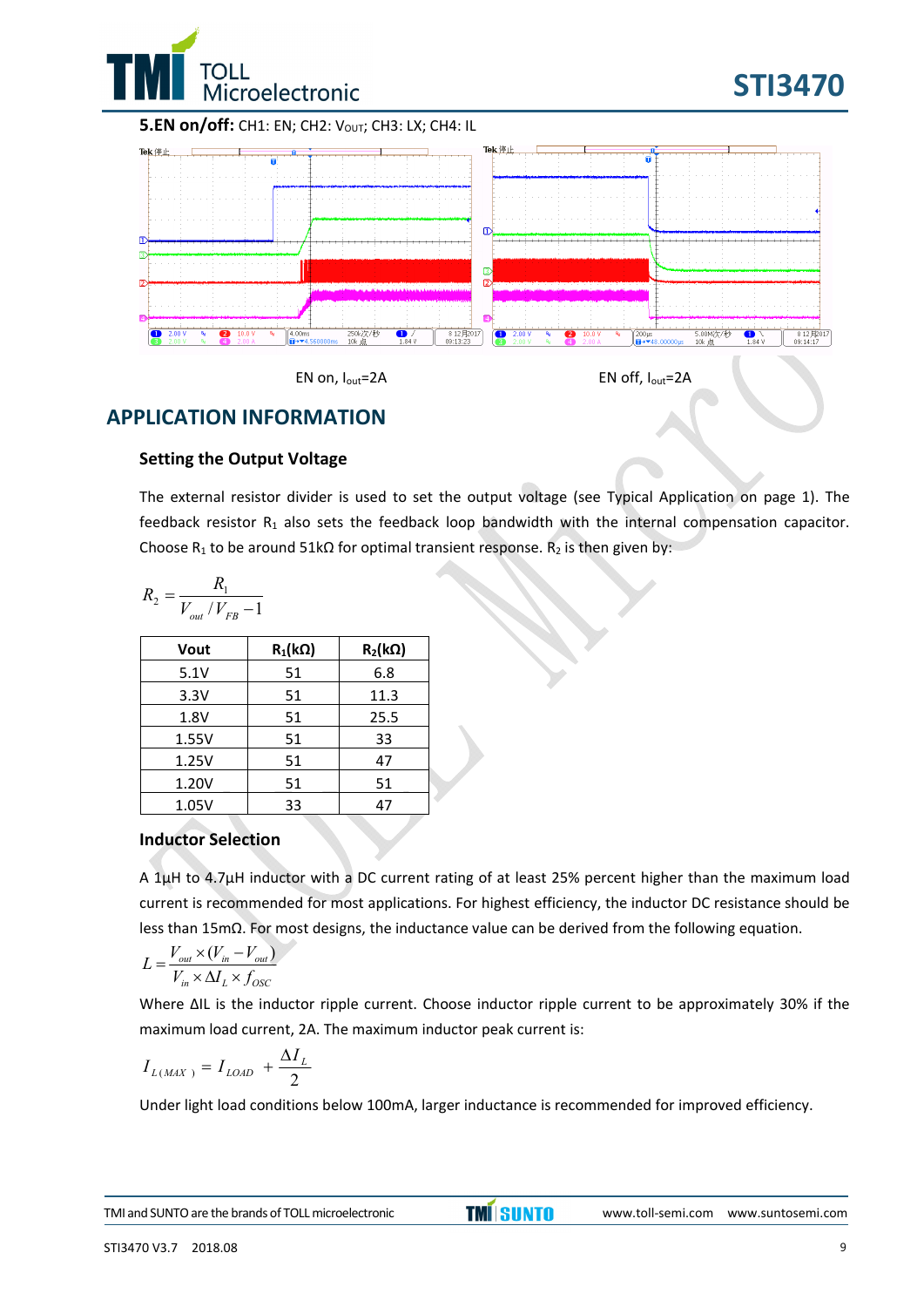



#### **Output Capacitor Selection**

The output capacitor  $(C_2)$  is required to maintain the DC output voltage. Ceramic, tantalum, or low ESR electrolytic capacitors are recommended. Low ESR capacitors are preferred to keep the output voltage ripple low. The output voltage ripple can be estimated by:

$$
\Delta V_{OUT}\!\!=\!\!\frac{V_{OUT}}{\int_S\!\times\!L}\!\times\!\!\left[1\!-\!\frac{V_{OUT}}{V_{IN}}\!\right]\!\!\times\!\!\left[R_{ESR}\!+\!\frac{1}{8\!\times\!f_S\!\times\!C_2}\right]
$$

Where L is the inductor value and RESR is the equivalent series resistance (ESR) value of the output capacitor. In the case of ceramic capacitors, the impedance at the switching frequency is dominated by the capacitance. The output voltage ripple is mainly caused by the capacitance. For simplification, the output voltage ripple can be estimated by:

$$
\Delta V_{OUT} = \frac{V_{OUT}}{8 \times f_s^2 \times L \times C_2} \times \left[1 - \frac{V_{OUT}}{V_{IN}}\right]
$$

In the case of tantalum or electrolytic capacitors, the ESR dominates the impedance at the switching frequency. For simplification, the output ripple can be approximated to:

$$
\Delta V_{OUT} = \frac{V_{OUT}}{f_S \times L} \times \left[1 - \frac{V_{OUT}}{V_{IN}}\right] \times R_{ESR}
$$

The characteristics of the output capacitor also affect the stability of the regulation system. The STI3470 can be optimized for a wide range of capacitance and ESR values.

#### **Layout Consideration**

PCB layout is very important to achieve stable operation. It is highly recommended to duplicate EVB layout for optimum performance. If change is necessary, please follow these guidelines and take Figure 4 for reference.

1) Keep the path of switching current short and minimize the loop area formed by Input capacitor, high-side MOSFET and low-side MOSFET.

2) Bypass ceramic capacitors are suggested to be put close to the Vin Pin.

3) Ensure all feedback connections are short and direct. Place the feedback resistors and compensation components as close to the chip as possible.

4) VOUT, LX away from sensitive analog areas such as FB.

5) Connect IN, LX, and especially GND respectively to a large copper area to cool the chip to improve thermal performance and long‐term reliability.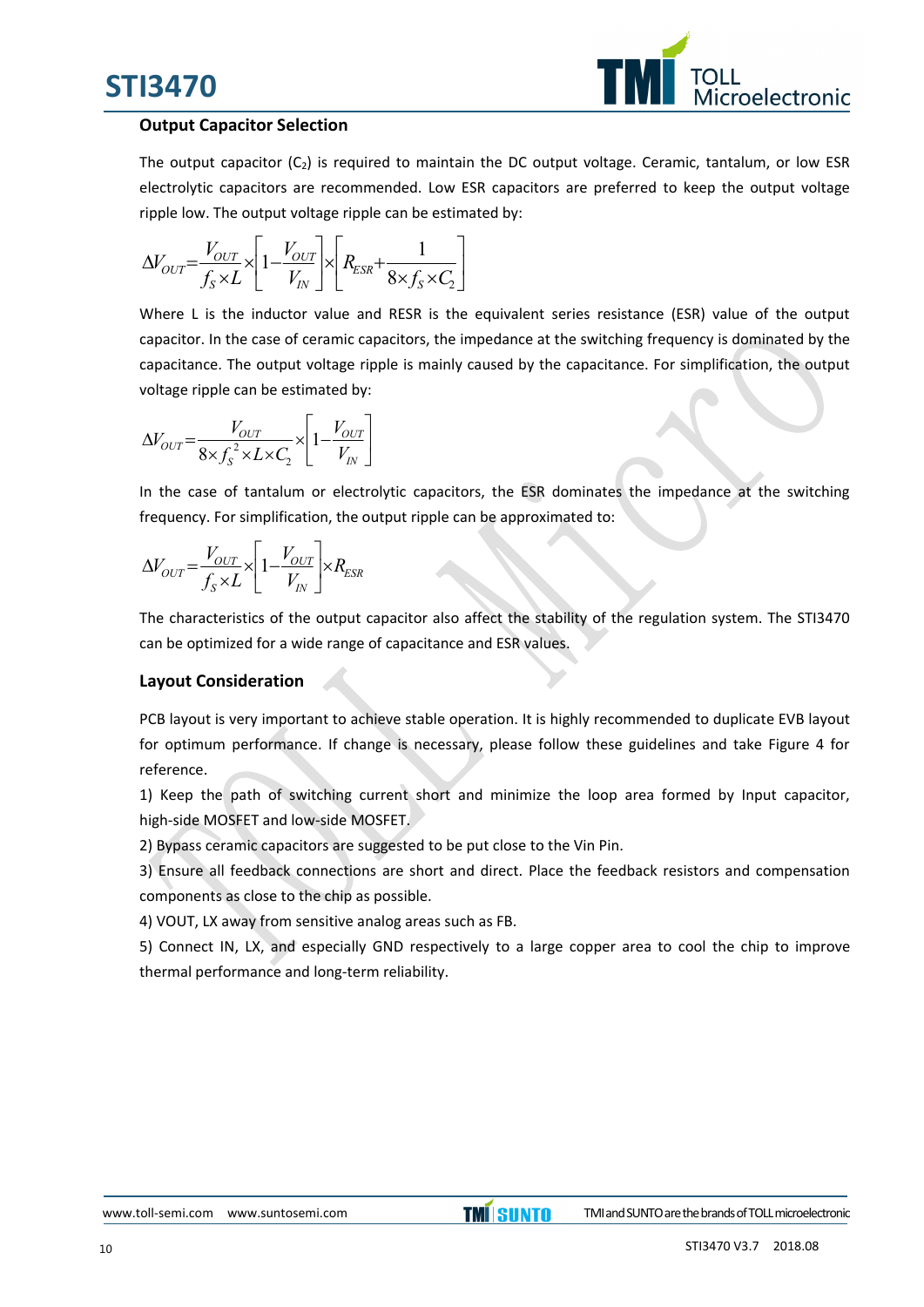

## **PACKAGE INFORMATION**

### **SOT23‐6**



| Unit: |  | mm |  |
|-------|--|----|--|
|       |  |    |  |

|        | Dimensions In Millimeters |      |        |      | Dimensions In Millimeters |
|--------|---------------------------|------|--------|------|---------------------------|
| Symbol | Min                       | Max  | Symbol | Min  | Max                       |
|        | 2.82                      | 3.02 | F1     | 0.85 | 1.05                      |
| R      | 1.50                      | 1.70 | a      | 0.35 | 0.50                      |
|        | 0.90                      | 1.30 | С      | 0.10 | 0.20                      |
|        | 2.60                      | 3.00 |        | 0.35 | 0.55                      |
|        | 1.80                      | 2.00 |        |      | 0.15                      |

#### **Note:**

- 1) All dimensions are in millimeters.
- 2) Package length does not include mold flash, protrusion or gate burr.
- 3) Package width does not include inter lead flash or protrusion.
- 4) Lead popularity (bottom of leads after forming) shall be 0.10 millimeters max.
- 5) Pin 1 is lower left pin when reading top mark from left to right.